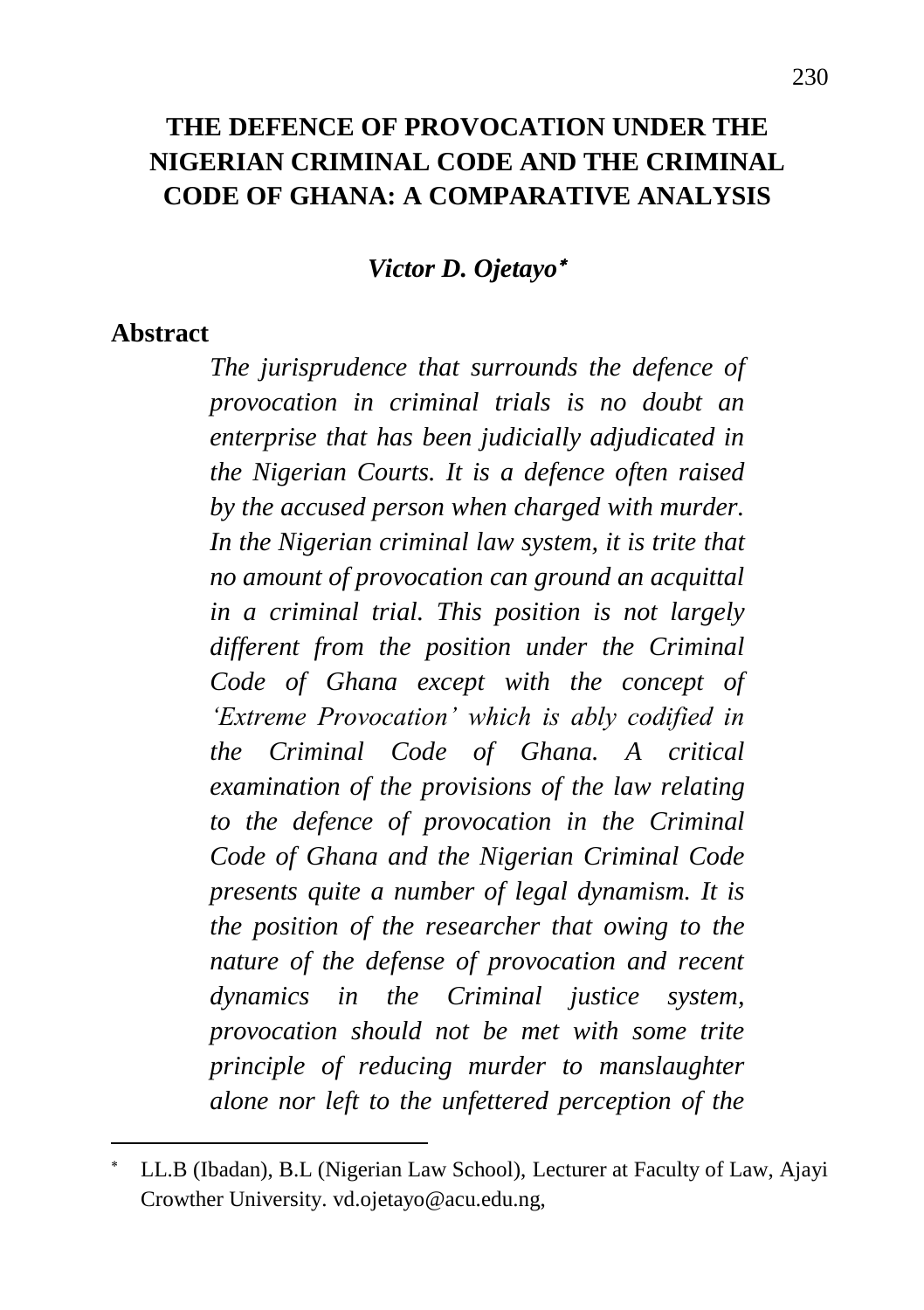*Courts while ignoring some other important parts of the Law. The provisions of the relevant Criminal laws will be examined to test the impact such provisions have had in the criminal jurisprudence of the countries involved in this study. This study seek to examine both legal systems to the end of achieving a more comprehensive approach to determining criminal trials especially when the defense of provocation is raised by the accused person.*

**Keywords:** Provocation, Murder, Manslaughter, Extreme **Provocation** 

#### **1. Introduction**

The defence of provocation is a highly raised defense to the criminal charge of murder. To a layman the circumstances that give rise to the defence may sometimes be justifiable and it is an acid test in criminal trials that conviction can only be safely done using a reasonable man's test. In Nigeria, provocation is one of the defenses that may be raised in criminal trial, $<sup>1</sup>$  and the Supreme</sup> Court has made several pronouncements on the effect of a successful plea of the defence which results in the reduction of murder to manslaughter. This position is affirmed basically on the belief that no amount of anger should make a man take the life of another person. It may be argued that even if a person argues that he was provoked, it is a fact that he intended the consequences of his actions in which case the 'mens rea' element of a crime would have been proven. The beauty of comparative analysis is that it exposes a researcher to a divergent approach to a particular issue

 $\ddot{\phantom{a}}$ <sup>1</sup> See Section 318 of the Criminal Code of Nigeria Cap LFN 2004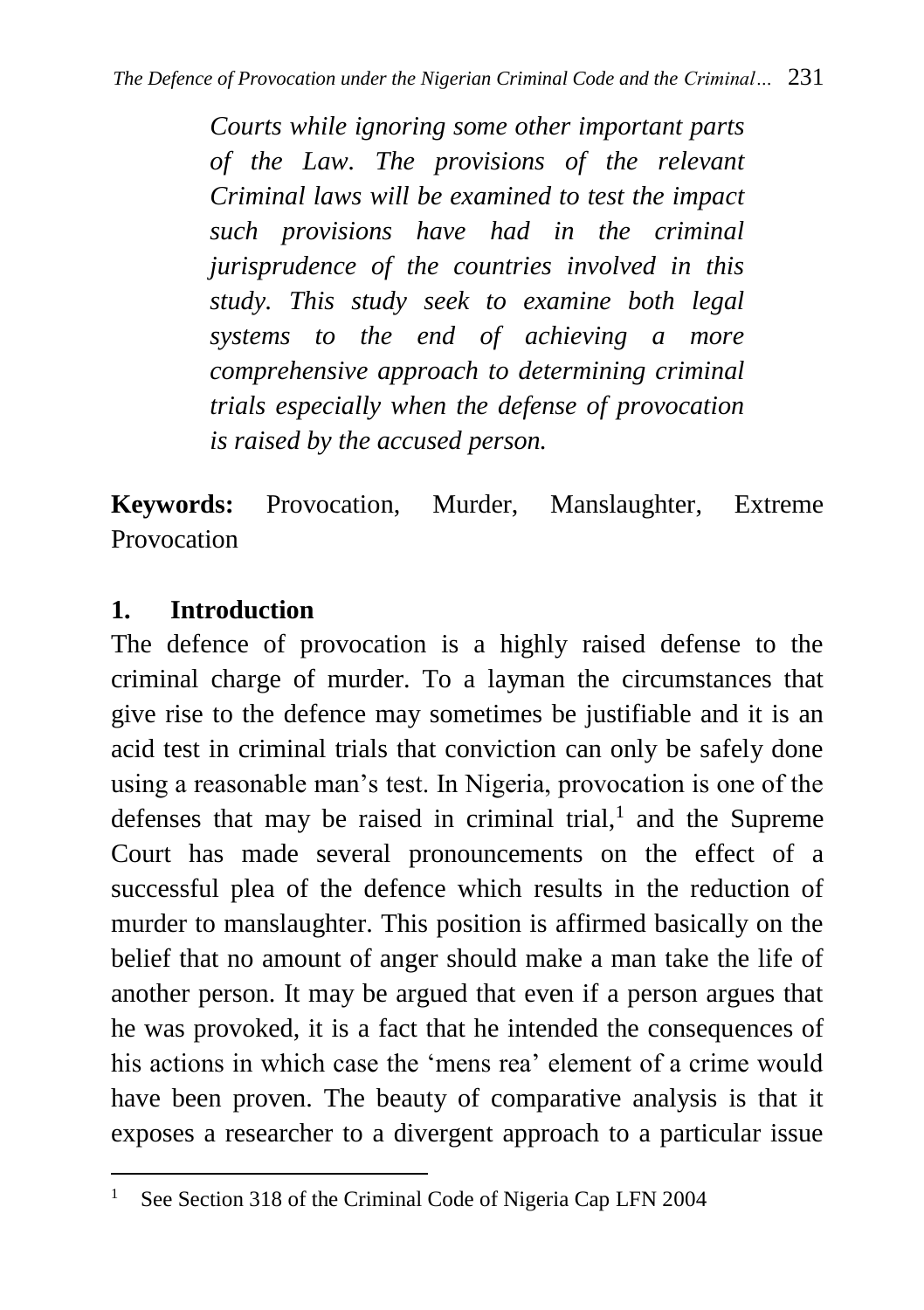by examining the position in another jurisdiction. In Ghana the concept of 'extreme provocation' is crucial in understanding successful plea of the defense. In fact, the Criminal Code of Ghana in its provisions on provocation codified some actions which may be construed as being extremely provocative. These provisions will be further examined in this study.

# **2. Defining the Concept of 'Provocation' as a Defence to Murder**

Sir Edward East writing in 1803, expressed the law to be that provocation to reduce the crime of murder to manslaughter, must be

> such a provocation as the law presumes might in human frailty heat the blood to a proportionable degree of resentment, and keep it boiling to the moment of the fact; so that the party may rather be considered as having acted under a temporary suspension of reason than from any deliberate malicious motive*" 2*

The Criminal Code of Ghana provides that

Provocation is any unlawful assault or battery committed on someone by any other person in an unlawful fight or otherwise, which is of a kind in respect of its violence or by reason of accompanying words, gestures or other circumstances of insult or aggression that is likely to deprive a person of ordinary character, and in the

 $\ddot{\phantom{a}}$ *<sup>2</sup> R v Hayward* 6 C.& P. 157, 172 E.R, 1188.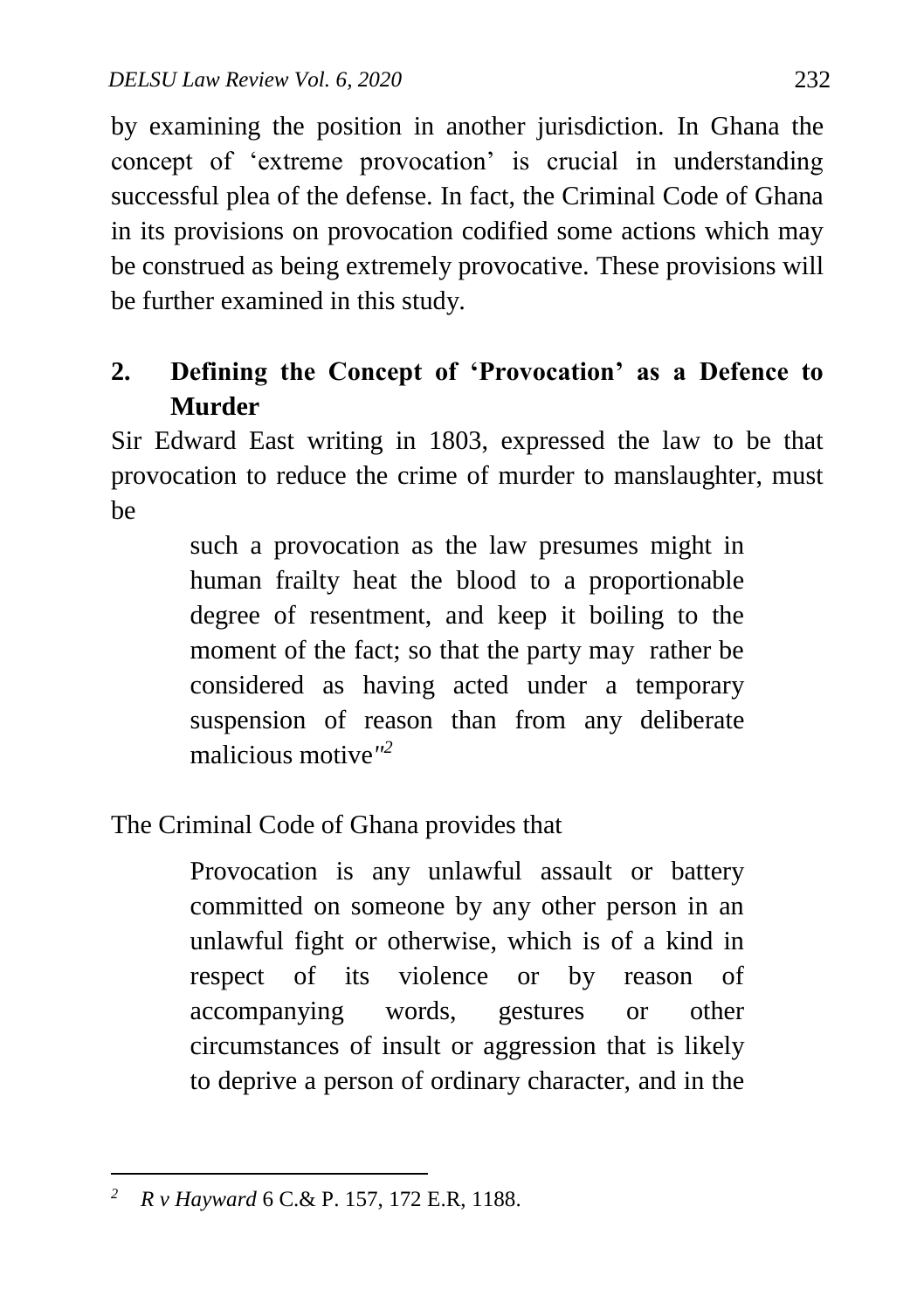circumstance in which the person was of the power of self control'<sup>3</sup>

The above provision from the Criminal Code of Ghana will be subjected to proper scrutiny in the course of this study. The definition above differs in certain major ways from the provisions of Section 318 and 283 of the Nigerian Criminal Code which indeed fails to define the concept of 'provocation'. However, a community reading of Section 318 and 283 of the Criminal Code presents a similar provision with that of Ghana. But it is noteworthy that in both provisions of the law, whatever might have caused the accused person to kill the deceased must have been such that he was deprived of his ability to control himself.

In common law jurisdiction like Nigeria and Ghana, it is apparent that most of the problems encountered by vague provisions of the law receives judicial pronouncement which then becomes the law. On this issue of provocation, the House of Lords in the case of *Holmes v Director of Public Prosecutions<sup>4</sup>* discussed extensively on how to safely arrive on when provocation may be said to have occurred. In this case, 'Holmes (defendant) got into an altercation with his wife after a night out, which began when someone winked at her. Holmes had previously been suspicious of his wife in regards to other men and had heard stories about it as well. The fight reached a violent point when Holmes's wife told him she had been unfaithful to him and that she had reason to believe he had been untrue to her as well. At trial, Holmes stated that at that point, he lost his temper and hit his wife in the head with a hammer. Holmes stated that because she was suffering, he strangled her

<sup>&</sup>lt;sup>3</sup> Section 53 of the Criminal Code of Ghana.

<sup>4</sup> (1946) A.C. 588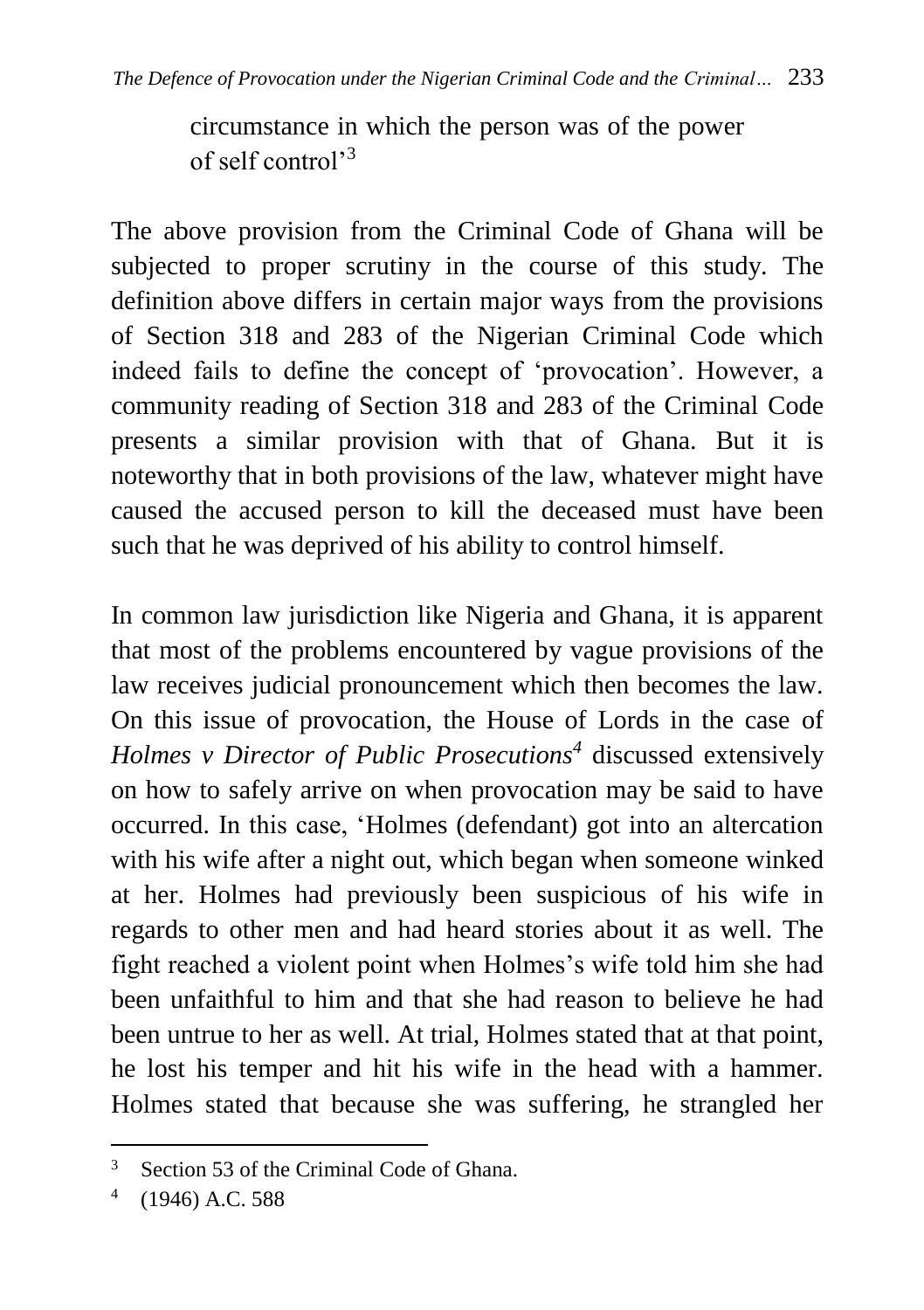until she stopped breathing. During cross-examination, when asked if he intended to kill her when he had his hands on her neck, Holmes responded "yes." In charging the jury, the trial judge instructed that, based on the evidence and the law, a conviction for manslaughter may not be considered and that Holmes's wife's statement to him that she had been unfaithful was not sufficient provocation to justify a conviction of manslaughter instead of murder. Holmes was subsequently convicted of murder. The court of appeal affirmed that conviction, and Holmes again appealed to the House of Lords.<sup>5</sup>

The House of Lords in demystifying the concept of provocation and its application did an analysis between provocation occasioned by words and provocation occasioned by physical violence. Viscount Simon explained in vivid terms that '"mere words" can ever be regarded as so provocative to a reasonable man as to reduce to manslaughter felonious homicide committed upon the speaker in consequence of such verbal provocation. He stressed the contrast with provocation by physical attack saying that a blow may in some circumstances arouse a man of ordinary reason and control to a sudden retort in kind, but as the proverb reminds hard words break no bones, and the law expects a reasonable man to endure abuse without resorting to fatal violence. However he went on to draw a distinction between vituperative words and words used as a means of conveying information, and referred to earlier judicial views that a husband suddenly hearing from his wife that she had committed adultery might be thereupon so angered as to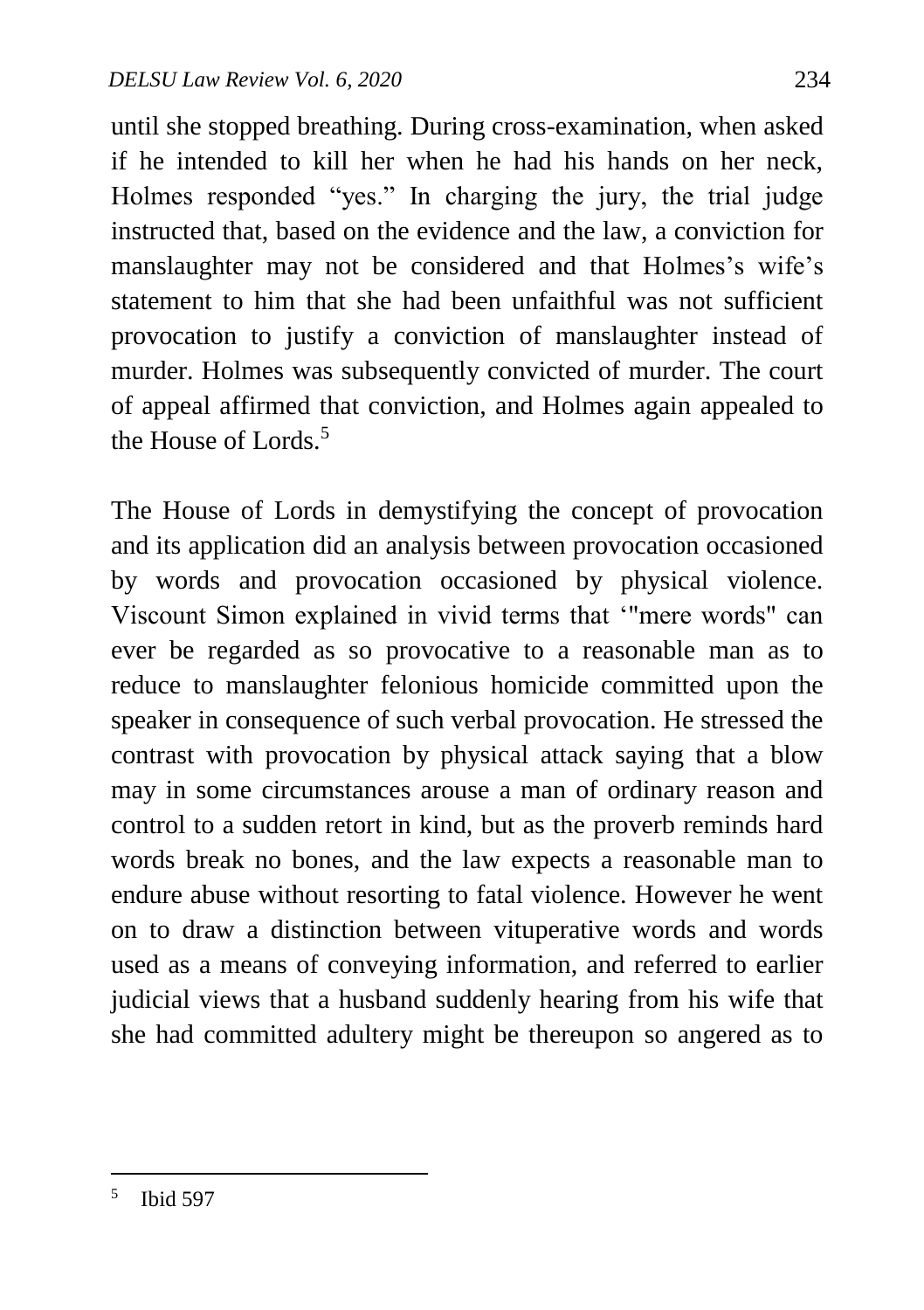kill her in circumstances which might amount to only manslaughter.<sup>6</sup>

Without prejudice to the legal analysis of Viscount Simon, it is no doubt that provocation in itself is a subject left to the discretion of the Court because whether or not an act amount to provocation cannot be determined except in the context of the case as it is presented before the Court. In the Nigerian case of *Abbas Muhammad v The State<sup>7</sup> ,* the Court stated that:

> It is also settled that words can constitute provocation but this depends on the actual words used, and what they mean to a reasonable person having a similar background with the accused person*…'*

Sometimes, it is very important to pay attention to the words used both by the statutes and in different definitions proposed by Judges in different circumstance of the case. Provocation was defined by Lord Goddard in *R. v Duffy*<sup>8</sup> as "some act or series of acts done by the dead man to the accused, which could cause in any reasonable person and actually caused in the accused a sudden and temporary loss of self control, rendering the accused so subject to passion as to make him or her for the moment, not master of his mind. Circumstances which could induce a desire for revenge or a sudden passion for anger are not enough." The phrase 'not master of his mind' may be suggestive of something in relation to insanity which

 $\ddot{\phantom{a}}$ 

<sup>6</sup> Viscount Simon's long analysis of his perception in the case of *Holmes*  especially with whether or not "mere words" is sufficient to ground a reduction in the charge of murder to manslaughter.

<sup>7</sup> (2017) LPELR-42098(SC)

<sup>8</sup> (1946) AC 583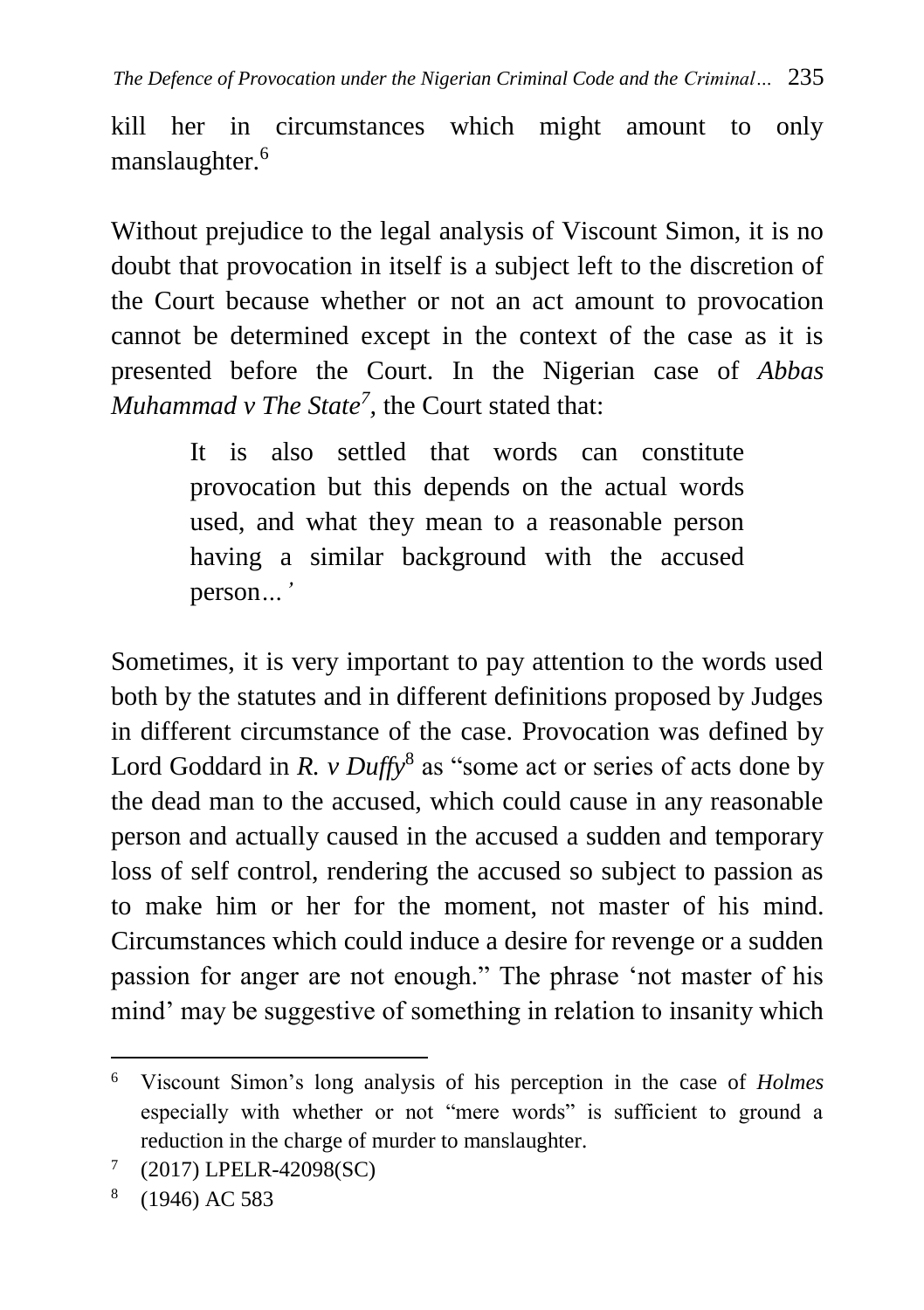is a complete defense to a murder charge. Some circumstances in the perception of the sitting judge may appear so gross that to a reasonable man it is unjust. In some other circumstances, it is just. The question comes whether or not the reasonable man's test suffices in the context of the defense of provocation. In the position of Viscount J. there are words that are not expected to cause a provocative response on the other side but he fails to take note that even Psychologists will agree that we all have different dispositions to issues and temperaments. Should the accused person not be found guilty based on his own natural make up?

The Court of Appeal of New Zealand has made some pronouncement with respect to the above question in the following words:

> The offender must be presumed to possess in general the power of self-control of the ordinary man, save insofar as his power of self-control is weakened because of some particular characteristic possessed by him. It is not every trait or disposition of the offender that can be invoked to modify the concept of the ordinary man. The characteristics must be something definite and of sufficient significance to make the offender a different person from the ordinary run of mankind, and have also a sufficient degree of permanence to warrant its being regarded as some-thing constituting part of the individual's character or personality. A disposition to be unduly suspicious or to lose one's temper readily will not suffice, nor will a temporary or transitory state of mind such as a mood of depression, excitability or irascibility. These matters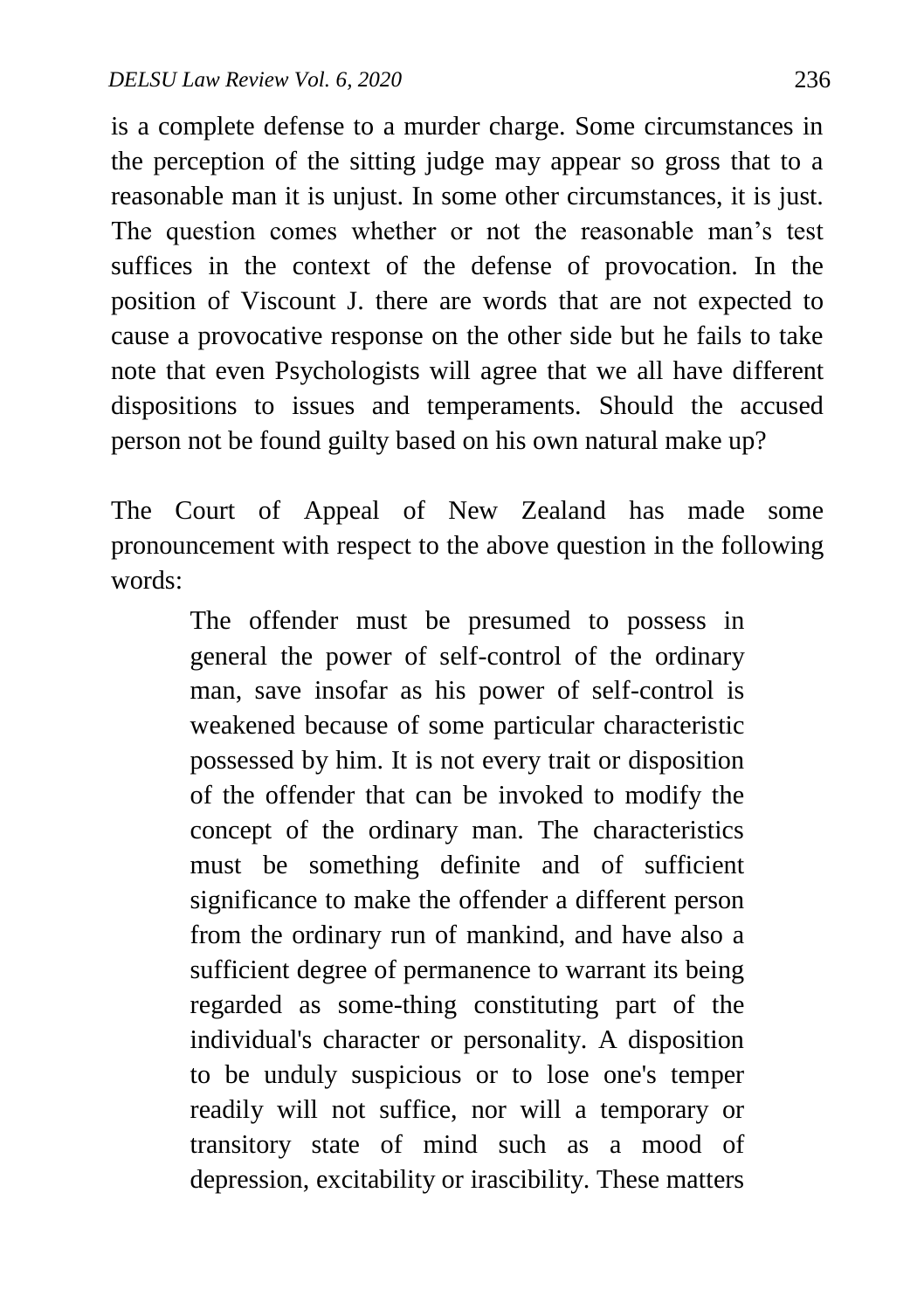are either not of sufficient significance or not of sufficient permanency to be regarded as 'characteristics' which would enable the offender to be distinguished from the ordinary man. The "unusually excitable or pugnacious individual" spoken of in R. v. Lesbini is no more entitled to special consideration under the new section than he was when that case was decided. Still less can a self-induced transitory state be relied upon, as where it arises from the consumption of liquor..."<sup>9</sup>

In examining the above situation, it is clear that a newer dimension is being brought to the discourse. It is the position in New Zealand that the accused person must be able to show that he possesses certain features that may exempt him from the general feature of an ordinary man. This discourse is not unlikely to delve into some jurisprudential realm. However, the novelty of this study is to examine some growing trends in the Criminal justice system in Nigeria and also that of Ghana. The traditional approach to the defense of provocation may need to be accorded some changes in the light of societal dynamics. Up till now, whether or not the parameters for granting the plea of provocation is different, simple or complex, it still does not ground an acquittal. There may be a need to change perspective in this regard.

# **3. The Nigerian Criminal Code and Provocation**

Section 318 of the Criminal Code provides that if a person kills another in the heat of passion caused by sudden provocation, and before there is passion to cool , he is guilty of not of murder but of

 $\ddot{\phantom{a}}$  $9$  Regina v McGregor (1962) N.Z.L.R 1051 (C.A)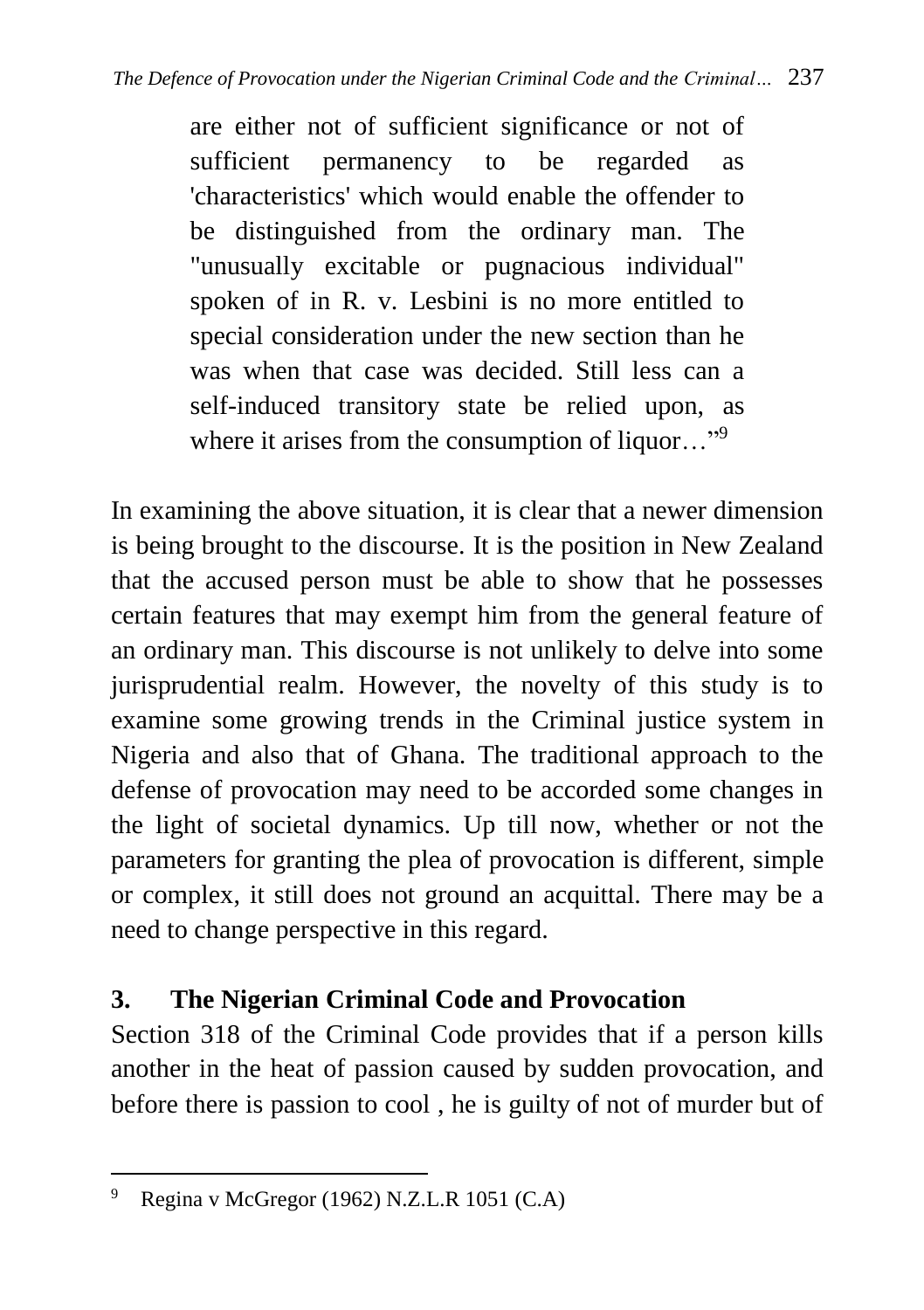manslaughter.<sup>10</sup> It is clear that this section of the law did not attempt to define the word 'provocation' but merely mentioned it. A more elaborate provision is Section 283 which provides that:

> The term "provocation", used with reference to an offence of which an assault is an element, includes, except as hereinafter stated, any wrongful act or insult of such a nature as to be likely, when done to an ordinary person, or in the presence of an ordinary person to another person who is under his immediate care, or to whom he stands in a conjugal, parental, filial, or fraternal, relation, or in the relation of master or servant, to deprive him of the power of self-control, and to induce him to assault the person by whom the act or insult is done or offered.

> When such an act or insult is done or offered by one person to another, or in the presence of another to a person who is under the immediate care of that other, or to whom the latter stands in any such relation as aforesaid, the former is said to give to the latter provocation for an assault.

> A lawful act is not provocation to any person for an assault. An act which a person does in consequence of excitement given by another person in order to induce him to do the act, and thereby to furnish an excuse for committing an assault, is not provocation to that other person for an assault.

 $\ddot{\phantom{a}}$ <sup>10</sup> Section 318 Criminal Code of Nigeria LFN Cap 2004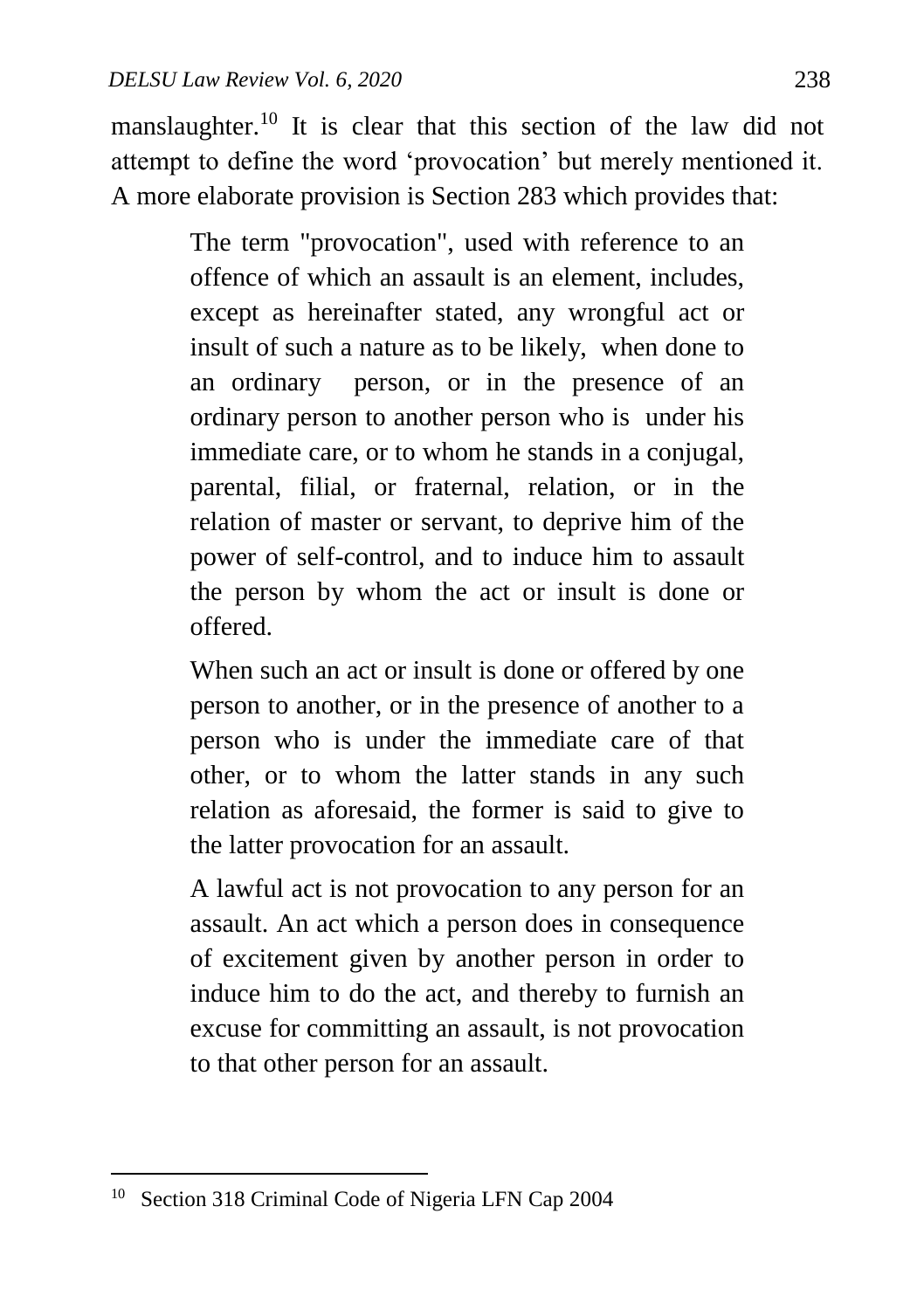An arrest which is unlawful is not necessarily provocation for an assault, but it may be evidence of provocation to a person who knows of the illegality<sup>'11</sup>

Without much ado on the legal implications of the provisions above Section 318 provides that 'When a person who unlawfully kills another in circumstances which, but for the provisions of this section, would constitute murder does the act which causes death in the heat of passion caused by grave and sudden provocation, and before there is time for his passion to cool, he is guilty of manslaughter only'. The Nigerian Code used the word 'grave' to qualify the provocation like the Criminal Code of Ghana used the word 'extreme'. They may be implying the same thing but the Nigerian Courts never did pay attention to whether the provocation was grave or not. This may mean a lot in the criminal jurisprudence in Ghana.

The Supreme Court of Nigeria in the case of *Muhammad v State<sup>12</sup>* , gave a list of ingredients of the defense of provocation, thus:

> To succeed in proof of the defence of provocation, a person accused must prove the following ingredients, to wit: 1. Sudden fight between the appellant and the deceased which was continuous with no time for passion to cool down. 2. That in the course of that fight the accused was deprived of his self control. 3. That the provocative acts came from the deceased. 4. That the force used by the

<sup>&</sup>lt;sup>11</sup> Section 283 of the Criminal Code Act Cap LFN 2004

<sup>12</sup> (2017) LPELR-42098(SC)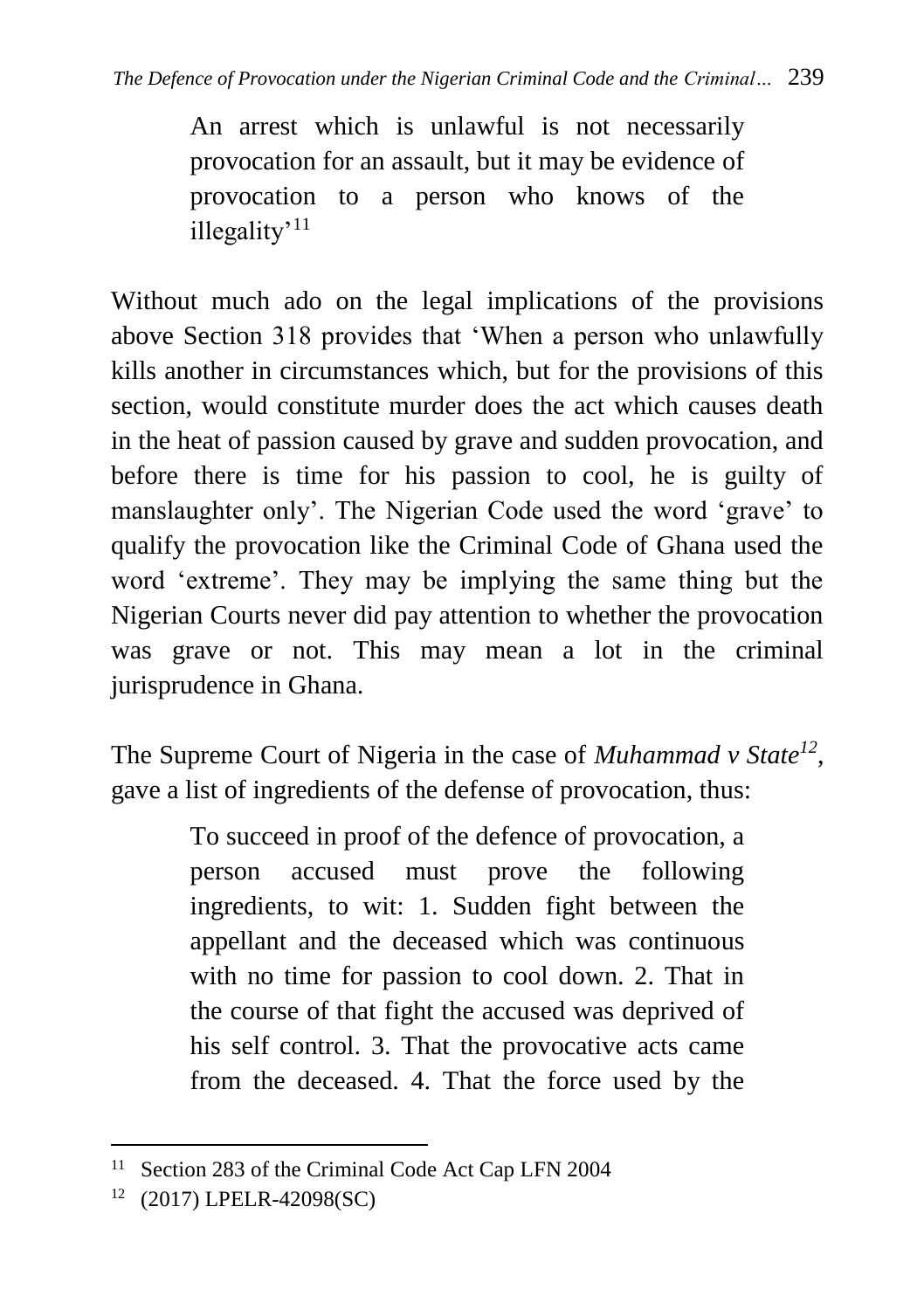accused person in repelling the provocation was not disproportionate in the given circumstance. The provocation must be grave and sudden and *must be such as to take away from the accused the power of self control.*

Like it has been earlier discussed that the Nigerian Courts have indeed not examine the defence of provocation to the end of bringing about a change in the criminal jurisprudence as it relates to provocation. It is noteworthy to bring to discourse the innovative provisions of the Administration of Criminal Justice Act 2015 of Nigeria which expressly provides for some other ways justice may be achieved beyond the traditional punitive measures. By the import of Section 468 of the Administration of Criminal Justice Act 2015, the Court may order the release of a convict who is sentenced to a term of imprisonment for at least 15 years or for life. The court makes this order based on the recommendation of the Comptroller-General of the Correctional Facilities. It should be noted that with the novel Nigerian Correctional Services Act 2019, inmates are deemed to be of good behavior having served one-third of the jail term.

In Nigeria the appropriate sentence for the charge of manslaughter is life imprisonment. The innovation of the ACJA should impact a situation where a successful plea of the defence of provocation in criminal trials of murder enables the accused person to enjoy the benefits of a Parole order from the Court. It is a fact that it cannot be safely concluded that the accused person intends the consequences of his actions. He may have been so deprived of his power of self control. Hence, in the criminal jurisprudence of Nigeria, the Criminal Code is not enough for the Courts to rely on,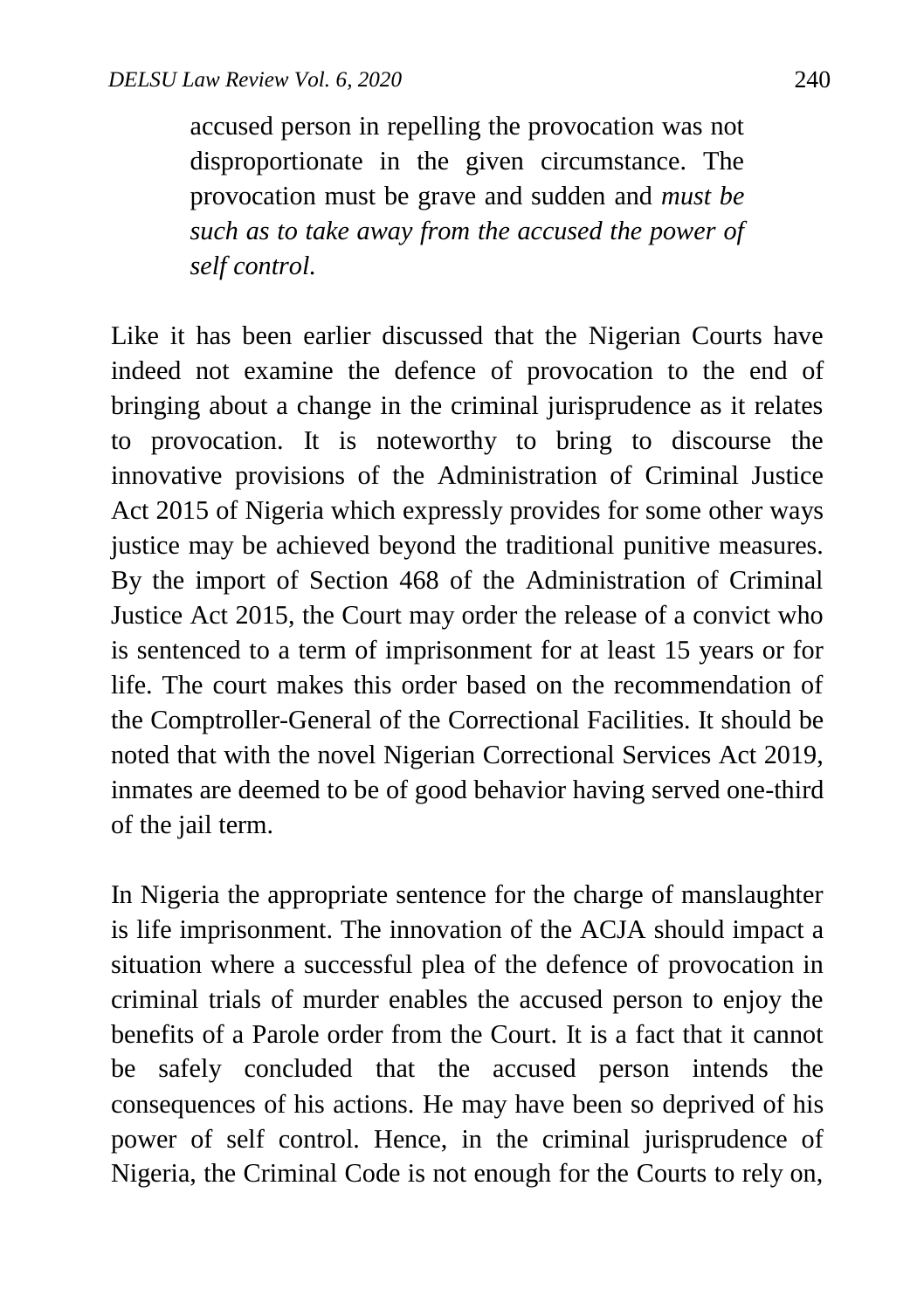the Courts should safely and progressively arm itself with the arsenal of legal provisions in various Statutes in our criminal law. Change they say is the constant thing in life.

#### **4. The Criminal Code of Ghana and Provocation**

The Criminal Code of Ghana has a somewhat similar provision with respect to the defence of Provocation just as provided in the Nigerian Criminal Code. However, the provision of the Criminal Code of Ghana slightly differs in some respect. In Ghana, the law seeks to do some codification of what may amount to provocation. It also differs in the sense that the term 'provocation' is used with the adjective 'extreme'. The emphasis of the Law is on the word 'extreme' in which case what is extreme was provided for in Section 3. It is not however clear whether the law situations of extreme provocation listed in Section 53 are exhaustive or they are to serve as a guide to determine what the court may consider as extreme in the circumstance. The Code provides thus:

> A person who intentionally causes the death of another person by unlawful harm shall be guilty only of manslaughter, and not of murder or attempt to murder, if—

> (a) he was deprived of the power of self-control by such extreme provocation given by the other person as is mentioned in succeeding sections; or …'<sup>13</sup>

The provision of this code is so clear that 'mere' provocation may not ground a reduction of a murder charge to manslaughter. In Nigeria, the provisions of the law have no such emphasis despite the fact that it does mention the word 'grave'. There has been no such case before the court where emphasis of such is placed on

<sup>&</sup>lt;sup>13</sup> Section 52 of the Criminal Code of Ghana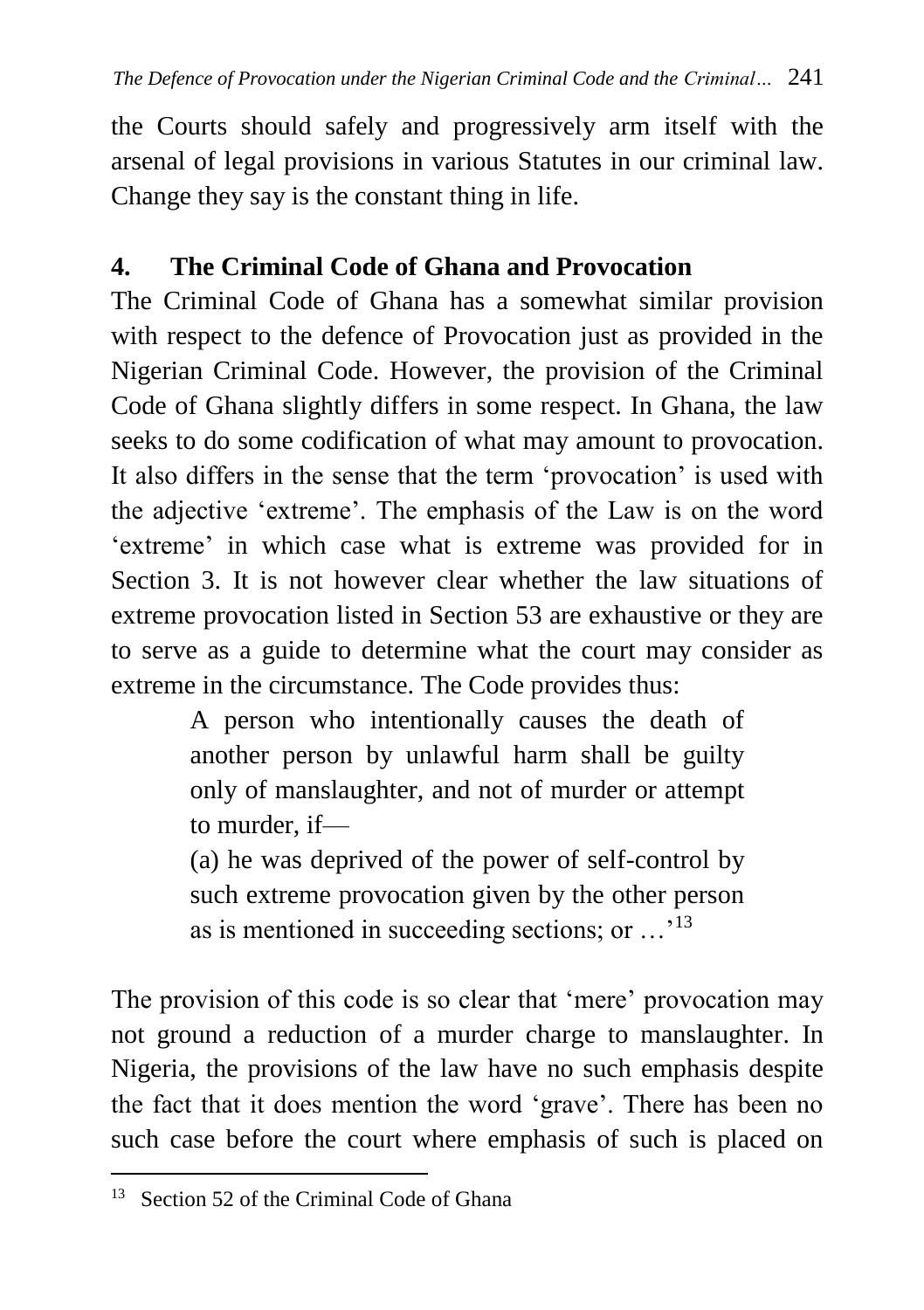whether or not the provocation is 'extreme' or 'grave'. This matter of extreme provocation is so important in Ghana criminal jurisprudence on provocation that it went ahead to examine some matters that may be considered as extreme provocation, thus:

Matters which Amount to Provocation-

The following matters may amount to extreme provocation to one person to cause the death of another person namely—

- (a) an unlawful assault and battery committed upon the accused person by the other person, either in an unlawful fight or otherwise, which is of such a kind, either in respect of its violence or by reason of accompanying words, gestures, or other circumstances of insult or aggravation, as to be likely to deprive a person, being of ordinary character and being in the circumstances in which the accused person was, of the power of self-control;
- (b) the assumption by the other person, at the commencement of an unlawful fight, of an attitude manifesting an intention of instantly attacking the accused person with deadly or dangerous means or in a deadly manner.
- (c) an act of adultery committed in the view of the accused person with or by his wife or her husband, or the crime of unnatural carnal knowledge committed in his or her view upon his or her wife, husband, or child; and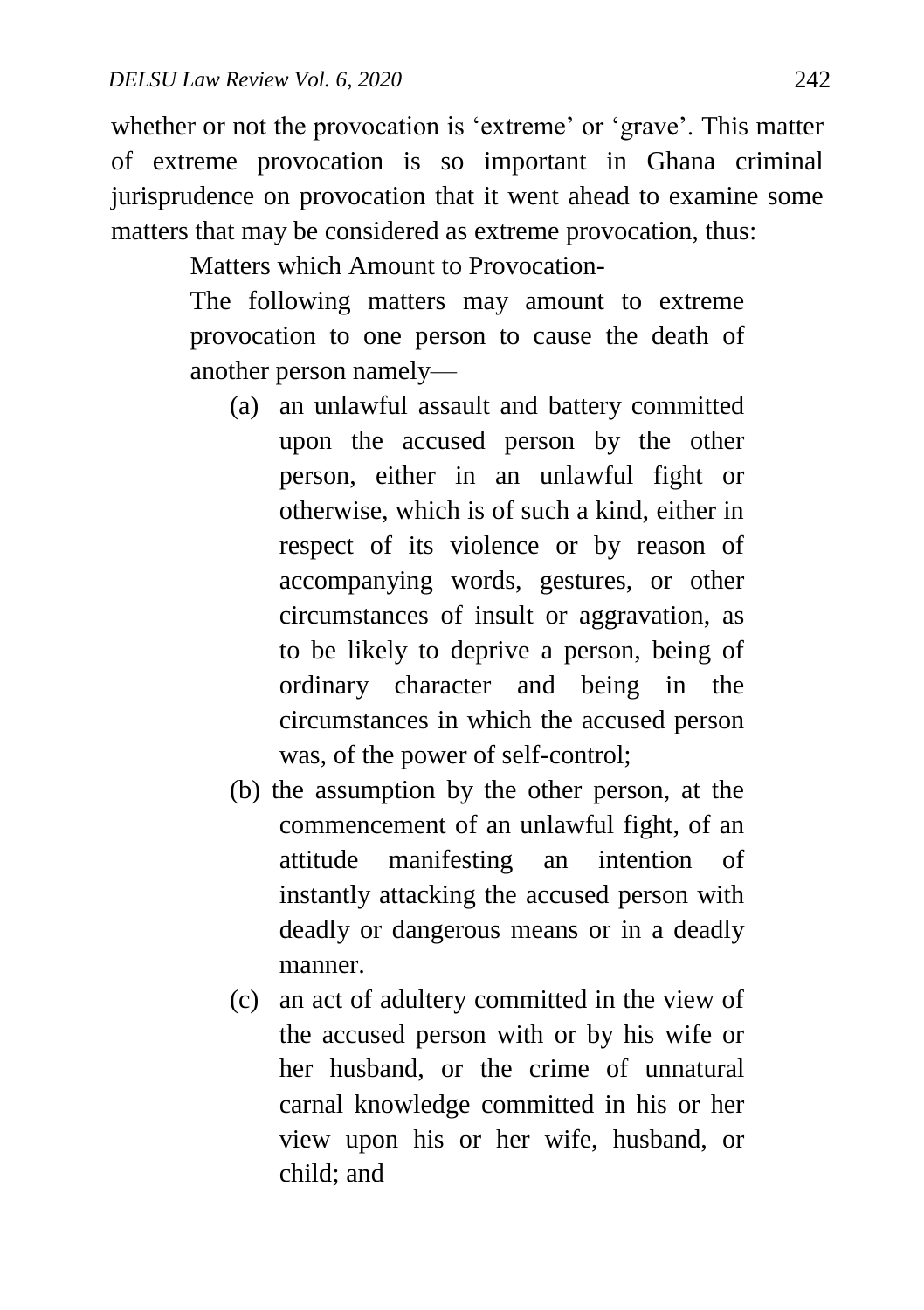(d) a violent assault and battery committed in the view or presence of the accused person upon his or her wife, husband, child, or parent, or upon any other person being in the presence and in the care or charge of the accused person. '' 14

The above provision can be said to be implied in the Section 283 of the Criminal Code of Nigeria. However, the express mention of issues of adultery is considered a circumstance where an extreme provocation may occur. Adultery as a concept involves sexual relations outside wedlock, it differs from casual sex which occurs between consenting adults who are not in a legally recognized sexual relations. In the case of *Zinitege v Republic<sup>15</sup>* where the defence of provocation was granted on the grounds that the behaviour put up by the deceased towards the appellant was that which could cause any reasonable person and in actual fact cause the appellant to suddenly and temporarily loose his self control by sleeping with his girl friend and also casting Insinuations at him. The case here is not one of adultery but what can safely be put as 'fornication'. The position of the court here is independent of the statutory provisions of what may be considered as an extreme provocation or it may be said that the court examined the parts where insults were offered by the deceased to the accused person and thereafter considered the matter one of extreme provocation. Some aspects of judicial decisions in some selected cases in both jurisdictions will be examined under the next caption. The provisions of the law of Ghana with respect to provocation seem to be more vivid and clear than the provisions of the Criminal Code

<sup>&</sup>lt;sup>14</sup> Section 53 of the Criminal Code of Ghana

<sup>15</sup> (1993) JELR 63607 (C.A)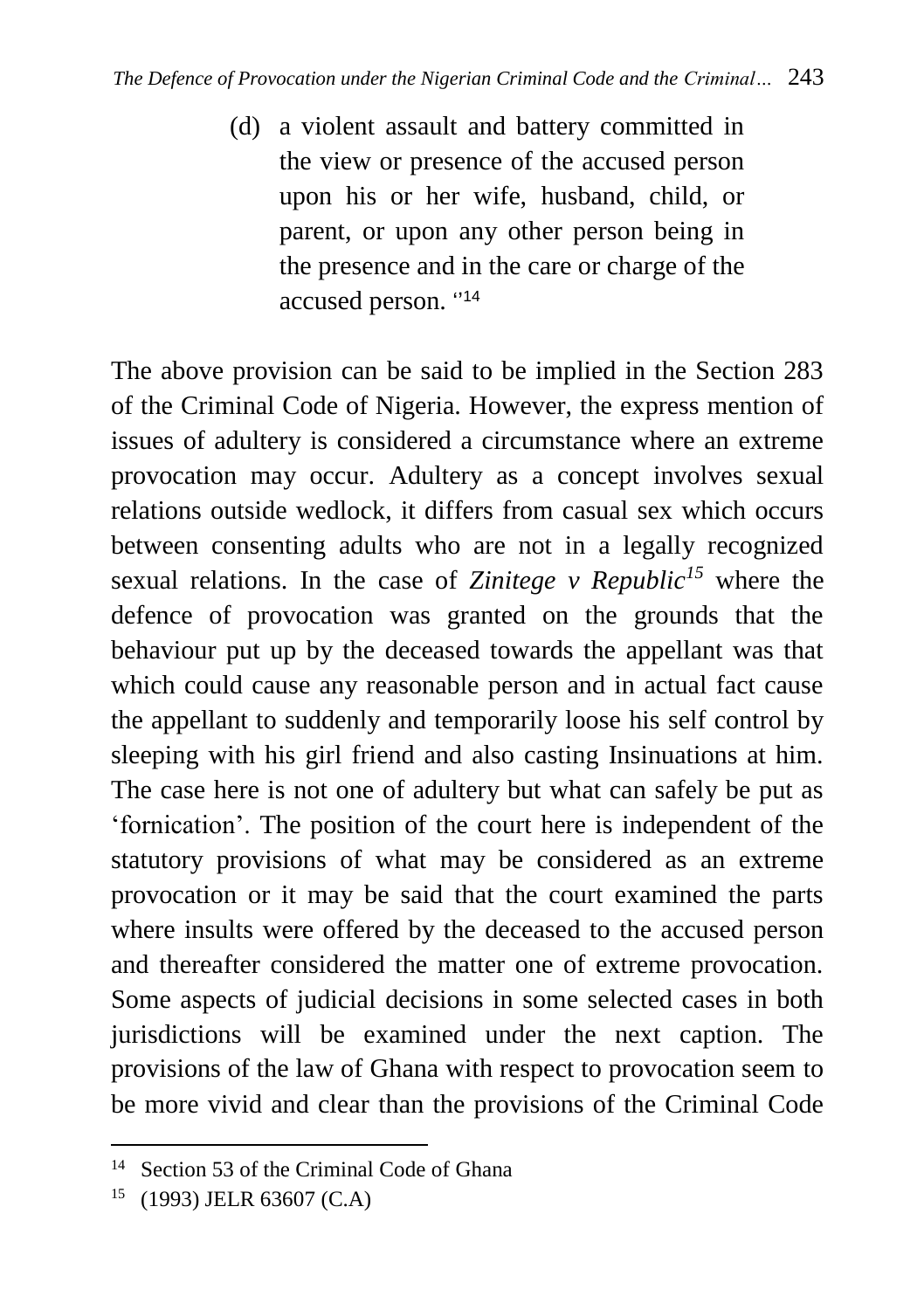of Nigeria. The major challenge that may however be posed by the provision of some specific cases of extreme provocation as 'adultery' may present some limitations on sexual related provocations. Nigerian Courts exercise wide discretionary powers in understanding the circumstance of the case.

# **5. Judicial Decisions on the Defence of Provocation in Nigeria and Ghana**

At this point it may be important to do some critical appraisal of some cases that have been adjudicated by the Courts of both jurisdictions paying close attention to how issues of provocation has been addressed in the circumstances and context of each case. In the case of *Daniel Ibanga v The State<sup>16</sup>*, the evidence in the case shown that the accused person has parted with his wife and a divorce granted by a court of competent jurisdiction. The divorce has occurred 3 years before the accused person committed murder against his half brother that he knew had been having illicit sexual relations with his wife before they were divorced. The accused person in his evidence stated that he had lost 4 children basing the incidence on the consequence of the sexual intercourse his wife had with his half brother. It is also crucial to state that the accused person belongs to an ethnic group called Abak known for matchet slashing and arguably the group still live like in the primitive age. In deciding the matter the court rejected the argument of the defence that the Abak people should not be subjected to the standards of the test of provocation as the people should be understood in their own context. The court simply put '…the jurisprudence of this country's legal system does not permit, in this year and age, a singling out of Abak for special consideration outside the laws and the constitution of this country'*.* The

 $\overline{a}$ <sup>16</sup> (1983) LPELR-1383(SC)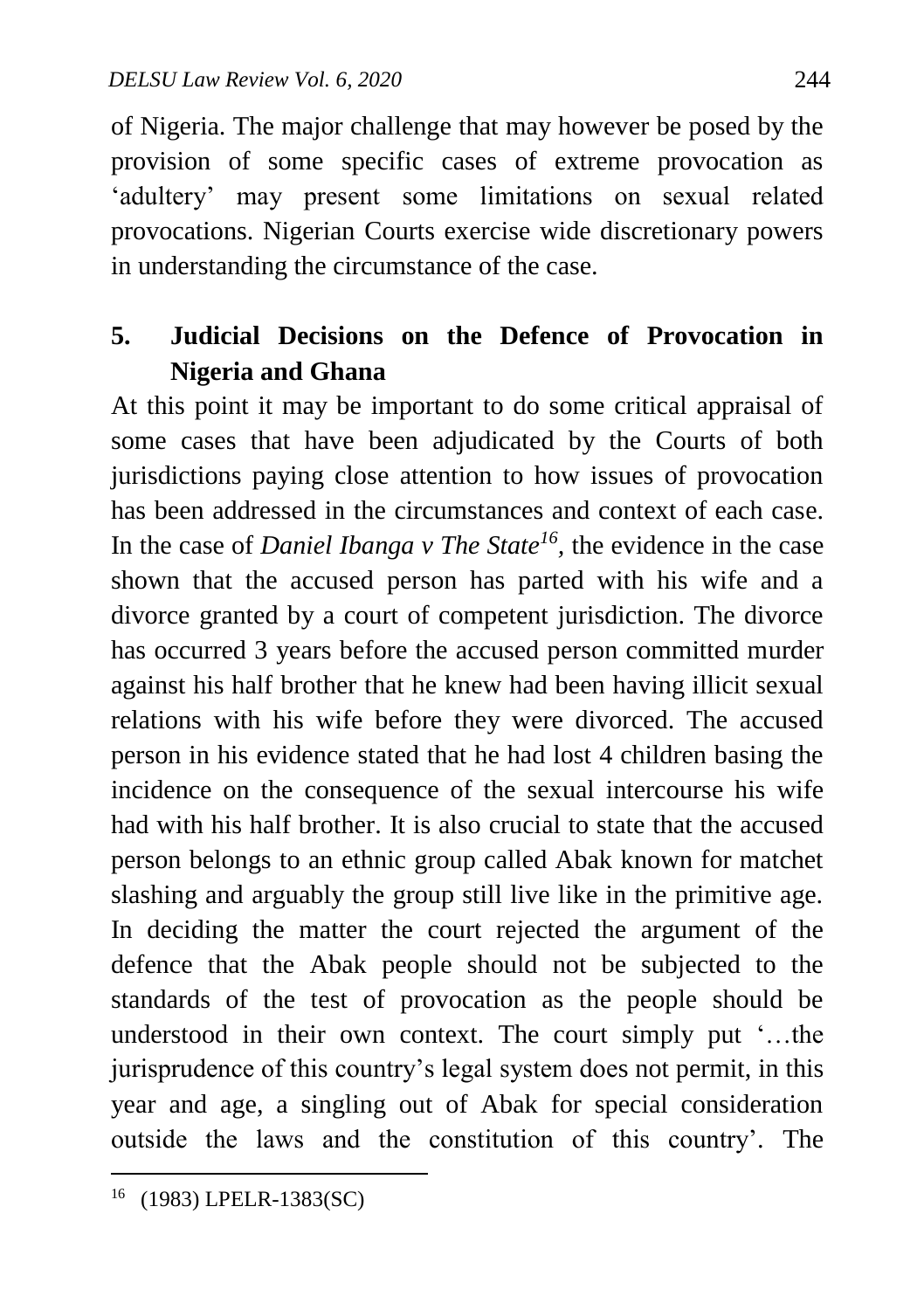conviction of murder was affirmed by the Supreme Court of Nigeria.

It can be safely concluded that the reason for the above matter was because the accused person accused his half brother of sexual relations with his wife on the ground of which he believed he had lost his four children. Understanding the plight of a man in this position may defy all features of an ordinary man. The sight of the man that committed adultery with his wife may erupt some resentment causing his passion never to cool. The major weakness to the case of the accused in my view is that the period of 3 years is far too long to cause him to commit murder except he can prove insanity occasioned by a depression caused by the death of his four children. On the part of the Court, much attention is not paid to the ordinary man's test which should be a major discourse in the context of the case. It is advised that the Courts should pay more attention to the words of the Statute when provocation is raised as a defence in a murder trial.

In a bid to re-emphasizing why the Criminal Code of Ghana seems more helpful in matters regarding the defence of provocation, we shall be examining the case of *Agyeman v The Republic<sup>17</sup>* where the accused heard a noise from the room and assumed the wife was making love with another person and killed her, his plea for provocation as a defence was not granted as in his case he must sight them. The focus of the Court in this instance is the fact that it is a requirement under the law that where adultery is involved an accused person cannot claim the defence of extreme provocation when he could not see them. The question comes if this position can be maintained in the case of a blind man?

 $\overline{a}$ <sup>17</sup> (1993) JELR 69428 (CA)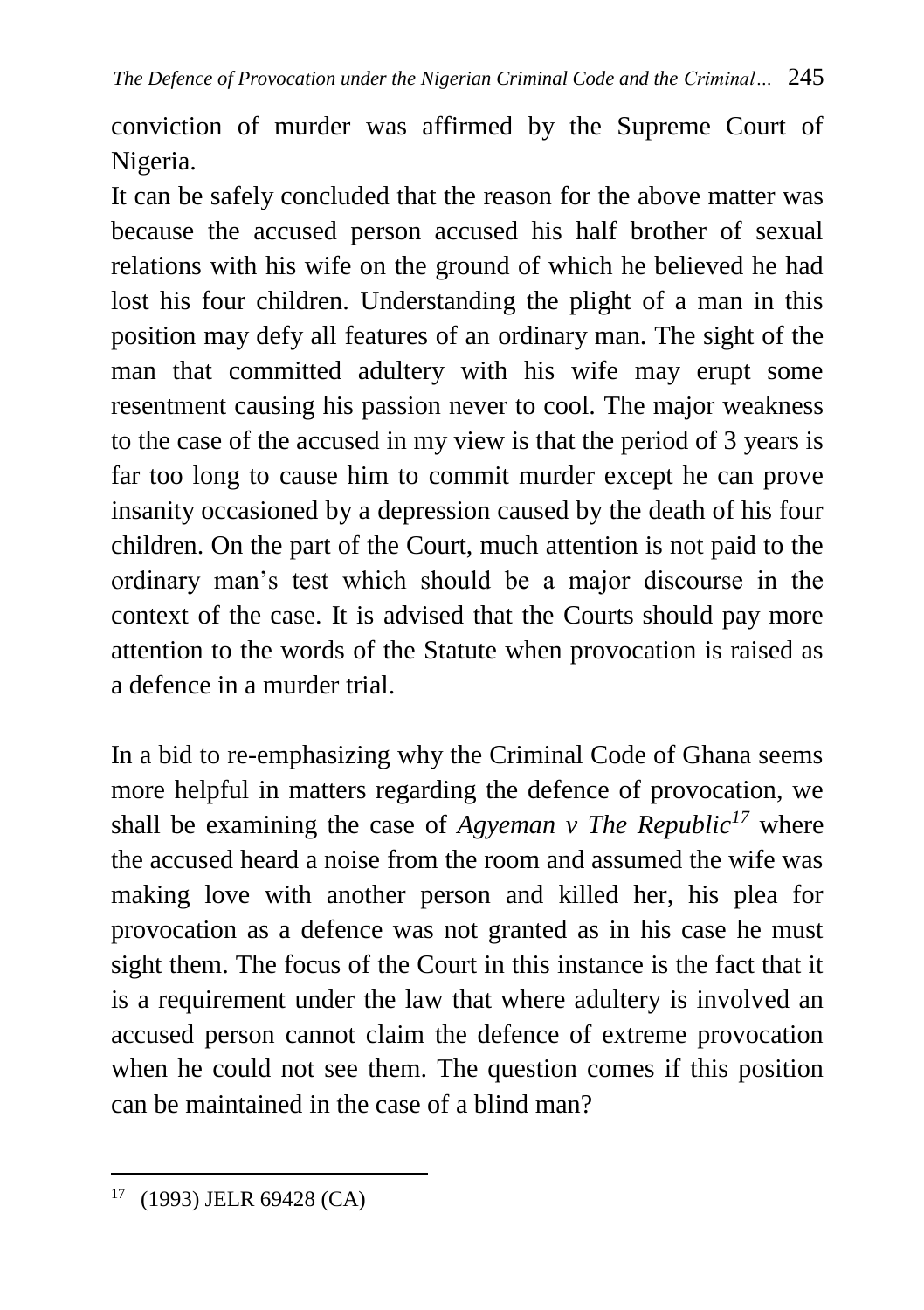In the case of *Kekey v Republic<sup>18</sup>* , Kekey was a blind man and he has nursed the idea that his wife was having sexual intercourse with another man. Premised on this he went to stab and kill her under the presumption that she was preventing him from fighting her lover. The Court convicted him of murder and he put up the defence of extreme provocation which failed on the ground that being that in his state as a blind man he only needed to hear the sound or noise from their love making and not feeling their presence in the room. In this case, the court was of the opinion that hearing sounds may suffice for a blind man in detecting adultery but in the case of Agyeman, for a man that is not blind, he must see the person in adultery. From the discourse so far, it is clear that different circumstances will give rise to different results based on judicial perception of the matter. It is arguable that for both blind and otherwise, sexual noise is perceptible and distinct. In Ghana, different standards have been used for different persons. The Courts in Nigeria have not so much given attention to important words that make up the definition of provocation such as 'presence' similar to 'view' in the Criminal Code of Ghana and the 'ordinary man's test'. To some extents, the Courts of Ghana have been quite keen in their approach to the defence of provocation; this cannot safely be said of Nigerian Courts.

#### **6. Conclusion and Recommendations**

The discourse here is to examine the statutory provisions of the Criminal Code of Nigeria and the Criminal Code of Ghana to the end of examining the defence of provocation under both statutes. The countries under consideration are common law countries and these accounts for the reason why the influence of the Court is higher than Statutes in all circumstance. Emphasis has been placed

<sup>18</sup> (1968) GLR 53 (CA)